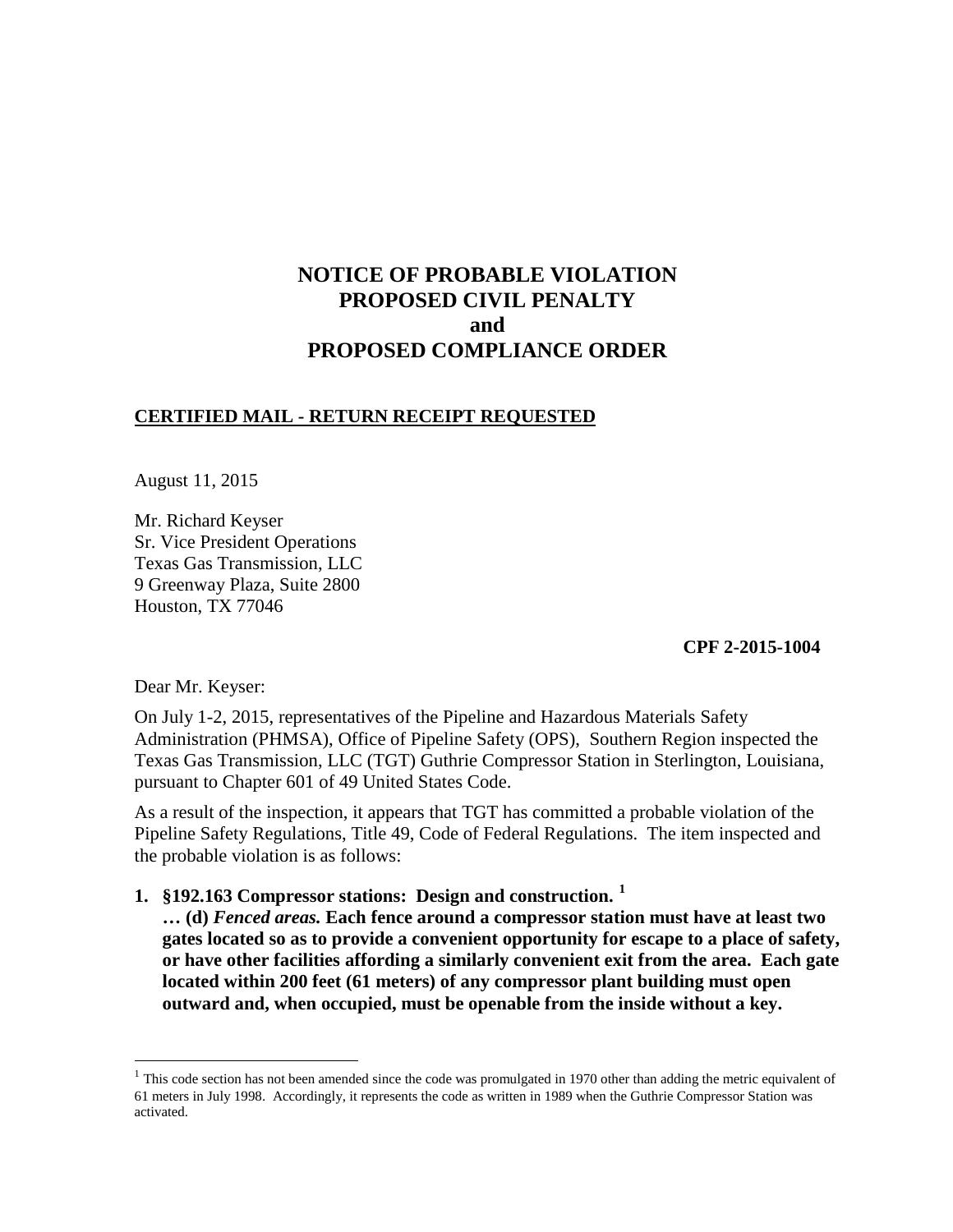TGT's Guthrie Compressor Station is surrounded by a fence, yet the fence did not have at least two gates located so as to provide a convenient opportunity for escape to a place of safety nor were there other facilities affording a similarly convenient exit from the compressor station area.

TGT's Guthrie Compressor Station was activated circa 1989 but had only one gate in the fence, which was an automatic entrance/exit gate. The fenced area around the compressor station did not have any other facilities affording a convenient exit from the area.

### Proposed Civil Penalty

Under 49 United States Code, § 60122, TGT is subject to a civil penalty not to exceed \$200,000 per violation per day the violation persists up to a maximum of \$2,000,000 for a related series of violations. For violations occurring prior to January 4, 2012, the maximum penalty may not exceed \$100,000 per violation per day, with a maximum penalty not to exceed \$1,000,000 for a related series of violations. The Compliance Officer has reviewed the circumstances and supporting documentation involved in the above probable violation and has recommended that TGT be preliminarily assessed a civil penalty of \$38,800 as follows:

| Item number | Penalty  |
|-------------|----------|
|             | \$38,800 |

#### Proposed Compliance Order

With respect to item 1, pursuant to 49 United States Code § 60118, the Pipeline and Hazardous Materials Safety Administration proposes to issue a Compliance Order to Texas Gas Transmission, LLC. Please refer to the *Proposed Compliance Order*, which is enclosed and made a part of this Notice.

#### Response to this Notice

Enclosed as part of this Notice is a document entitled *Response Options for Pipeline Operators in Compliance Proceedings*. Please refer to this document and note the response options. Be advised that all material you submit in response to this enforcement action is subject to being made publicly available. If you believe that any portion of your responsive material qualifies for confidential treatment under 5 U.S.C. 552(b), along with the complete original document you must provide a second copy of the document with the portions you believe qualify for confidential treatment redacted and an explanation of why you believe the redacted information qualifies for confidential treatment under 5 U.S.C. 552(b). If you do not respond within 30 days of receipt of this Notice, this constitutes a waiver of your right to contest the allegations in this Notice and authorizes the Associate Administrator for Pipeline Safety to find facts as alleged in this Notice without further notice to you and to issue a Final Order.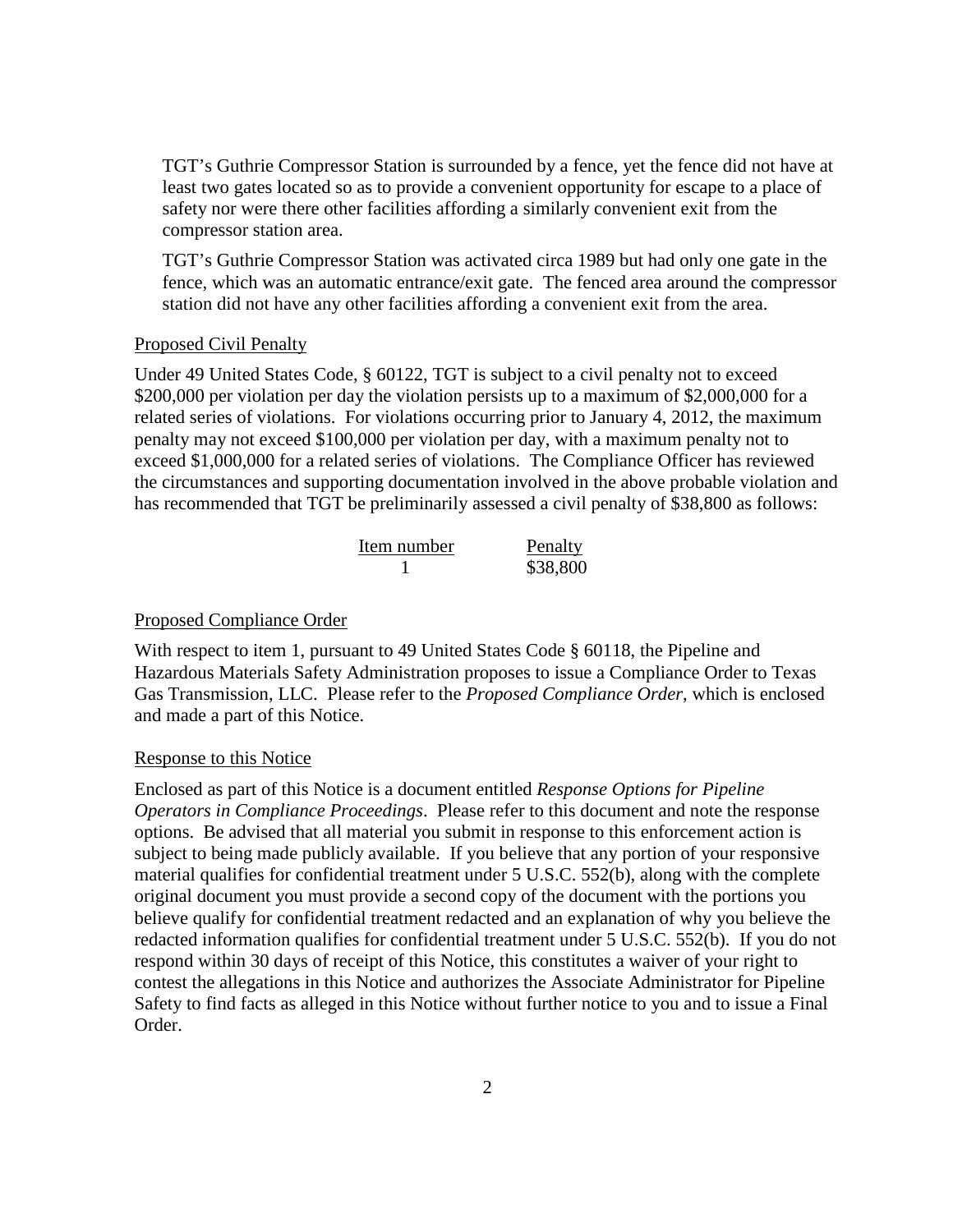In your correspondence on this matter, please refer to **CPF 2-2015-1004** and for each document you submit, please provide a copy in electronic format whenever possible.

Sincerely,

Wayne T. Lemoi Director, Office of Pipeline Safety PHMSA Southern Region

Enclosures: *Proposed Compliance Order Response Options for Pipeline Operators in Compliance Proceedings*